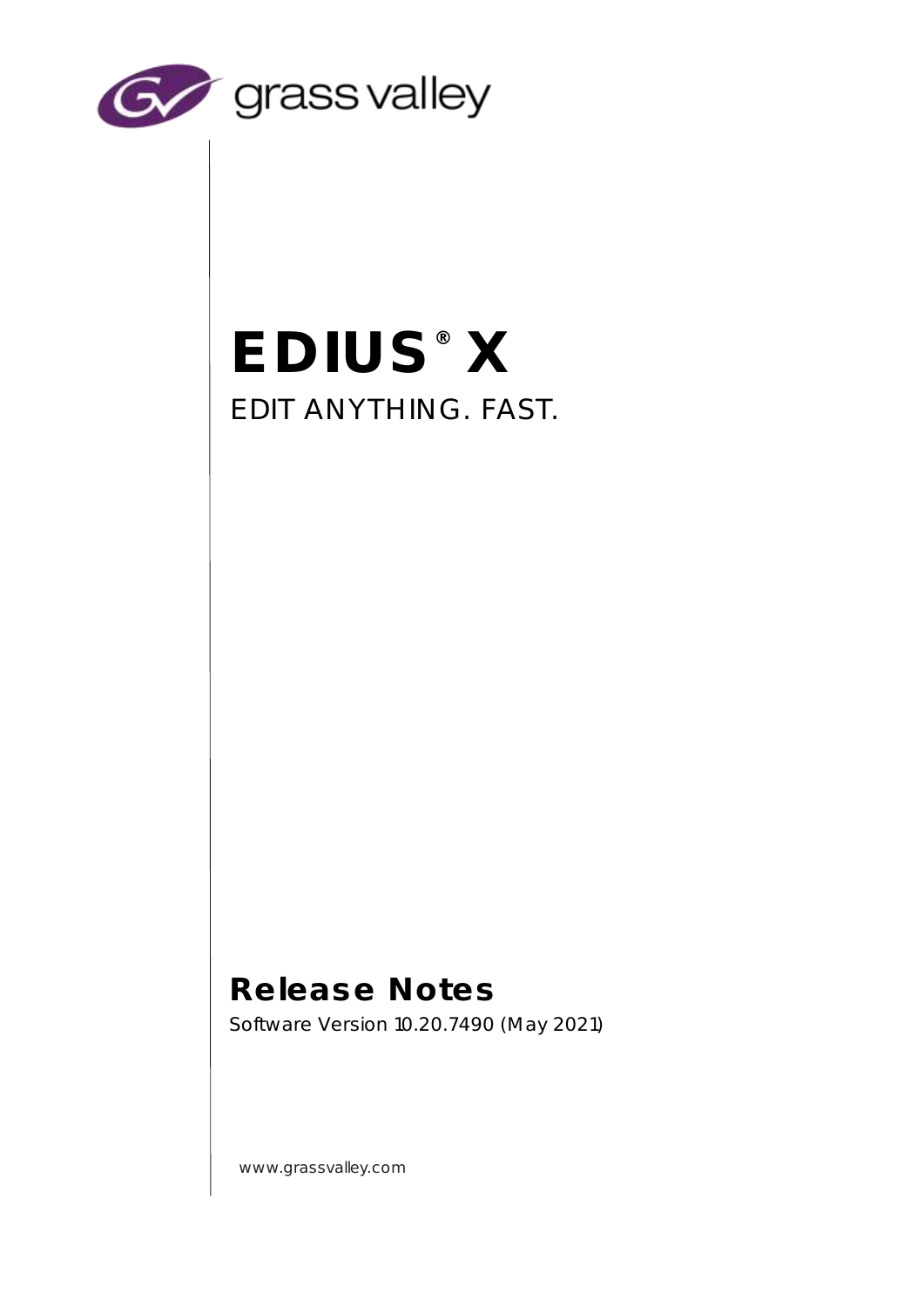

# Grass Valley® Product Support

For technical assistance, to check on the status of a question, or to report a new issue, contact Grass Valley Product Support via email.

### Web Technical Support

To access support information on the web, visit the product support webpage on the Grass Valley website. You can download software or find solutions to problems by searching our Frequently Asked Questions (FAQ) database.

- World Wide Web:<http://www.grassvalley.com/support/>
- Worldwide Technical Support: [Please use our online form](http://www.grassvalley.com/ad/contact_customer_support)

### Phone Support

Customers with service contracts can use the following numbers to call support.

| <b>United States/Americas</b> | +1 801 222 5204      |
|-------------------------------|----------------------|
| Europe, Africa & Middle East  | +44 (0) 20 8867 6305 |
| Asia (except China/Korea)     | +86 21 5869 8668     |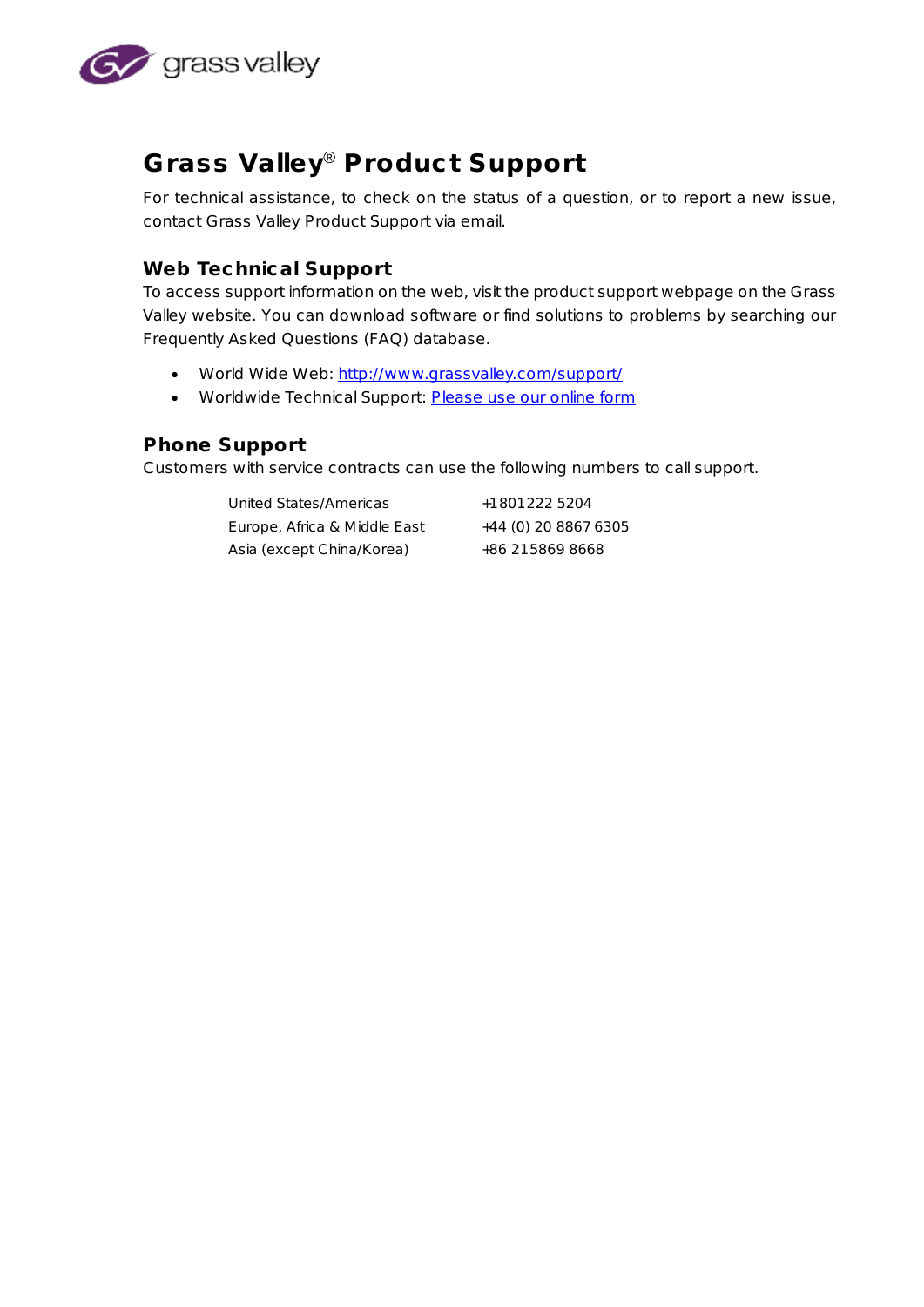

### Important Notification

### Supported OS

Windows 7 OS is no longer supported. You are only able to use EDIUS X on Windows 10 OS.

#### If Windows Defender SmartScreen prevents the installer from starting

If Windows Defender SmartScreen prevents the installer from starting, please follow the following steps.

- 1) Right-click the installer file then select "Properties"
- 2) Open "Digital Signatures" tab then make sure the file has the digital signature of "GRASS VALLEY K.K."
- 3) Open "General" tab then check [Unlock] checkbox.
- 4) Click [Apply] button, then click [OK] button.
- 5) Start the installer again.

Using with Floating License Server

If Floating License Server is being used, its version has to be the same (or upper) as EDIUS X.

### EDIUS X System Requirements

*This following is the system requirement of this build.*

| CPU                  | CPU with AVX2 support: Intel 4th Gen or newer or equivalent AMD CPU.          |
|----------------------|-------------------------------------------------------------------------------|
| Memory               | 8 GB or more RAM for SD/HD projects. 16 GB or more or 4K/8K projects.         |
| <b>Hard Disk</b>     | 6 GB of hard disk space for installation. SSD or drive with SATA/7,200 rpm or |
|                      | faster for video storage.                                                     |
| <b>Graphics Card</b> | 1 GB VRAM or more for SD/HD projects. 2 GB or more or 4K/8K projects.         |
|                      | 1024x768 32-bit or higher resolution. Direct3D 9.0c or later and PixelShader  |
|                      | Model 3.0 or later.                                                           |
| Sound Card           | Sound card with WDM driver support.                                           |
| <b>Optical Drive</b> | Blu-ray Disc writer is required when creating Blu-ray Discs.                  |
|                      | DVD-R/RW or DVD+R/RW drive is required when creating DVDs.                    |
| Network              | Internet connection required for validation of license and eID (EDIUS ID)     |
|                      | *EDIUS Pro requires internet connection periodically for above                |
| <b>OS</b>            | Windows 10 64-bit version 1903 or later.                                      |

*\*System requirements are subject to change without notice*

# New Features of Version 10.20

*This build provides the following additional / improved features:* EDIUS

- Support Bin file conversion to various formats
- Added waring message when attempting overwriting a file which EDIUS is already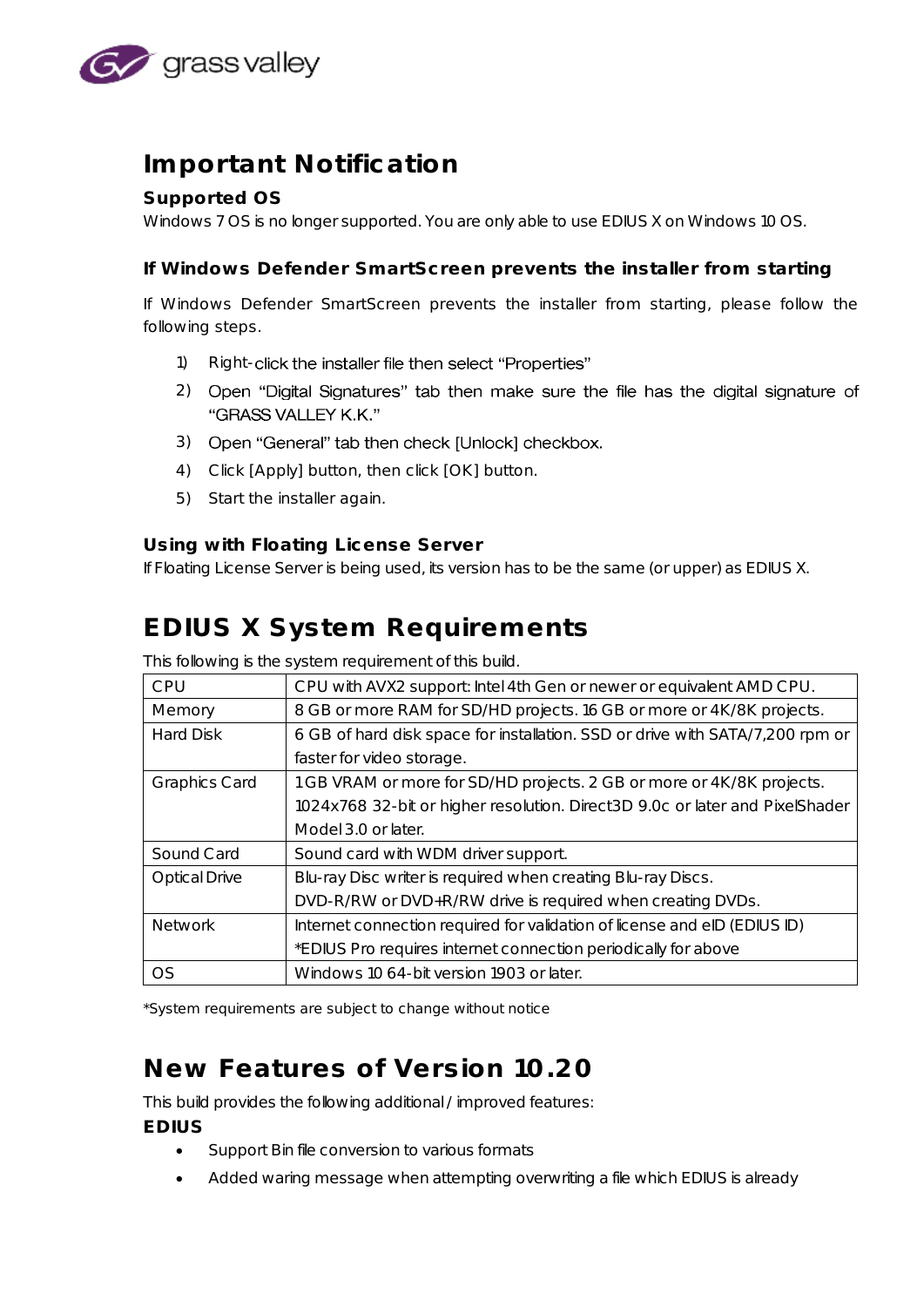

opened

- Reduced occurrence of "Not Responding" during launching when third-party plug-ins take time to initialization
- Support to show metadata of MOV/MP4 files at the Metadata view of Bin window
- Support Apple ProRes RAW files shot by Panasonic DC-S1H with ATOMOS NINJA V
- Modified to generate a new file name when opening the Voice Over dialog
- Added an feature to GV Job Monitor that opens the location of an exported file in File Explorer
- Added a feature to change decoding color space on ProRes RAW clip
- Improved performance of waveform cache file generation
- Support to import XAVC v2.0 8K files
- Support MXF file profile selection in MXF exporter settings to export MXF files compatible with 3rd party system like media asset manager or playout server
- On Screen Display supports to display timeline timecode, source timecode and user bit simultaneously
- Improved performance of H.265 software decoder
- Bin file conversion keeps original clip's color space *\* Color space information of AVI file is not standard metadata so it is currently able to be interpreted by the following applications only*
	- *Version 9.55 of EDIUS 9, XRE server 9 and XRE transcoder 9*
	- *Version 10.20 of EDIUS X*
	- *Mync 1.75*
	- *Mync 10.20*
- Support preserving sRGB, DCI-P3 and P3-D65 color spaces when importing and exporting MOV and MP4 files
- Support to import a file whose color space is one of following Display P3 series:
	- P3-D65/sRGB
	- P3-D65/HLG
	- P3-D65/PQ
- Support NVIDIA GPU hardware encoding on H.264/AVC exporter *\* It cannot export interlaced nor 10bit depth clips*
- Bin file conversion is processed in the background
- Integrated GV Job Monitor into EDIUS GUI as a tab in Palette Window
- Added export option to register exported files into the Bin automatically
- Support to export MP3 audio files
- Floating License Server supports Windows Server 2019 *\* Windows Server 2012R2 is now unsupported*
- Improved performance of operations for timeline that contains lots of clips
- Improved performance of rendering for nested sequence
- Support to import RED files from Amazon S3 (only EDIUS Cloud)
- Support files shot by Canon EOS-1D X Mark III and EOS R5 with "RAW (Light)" or "IPB (Light)" recording option

Mync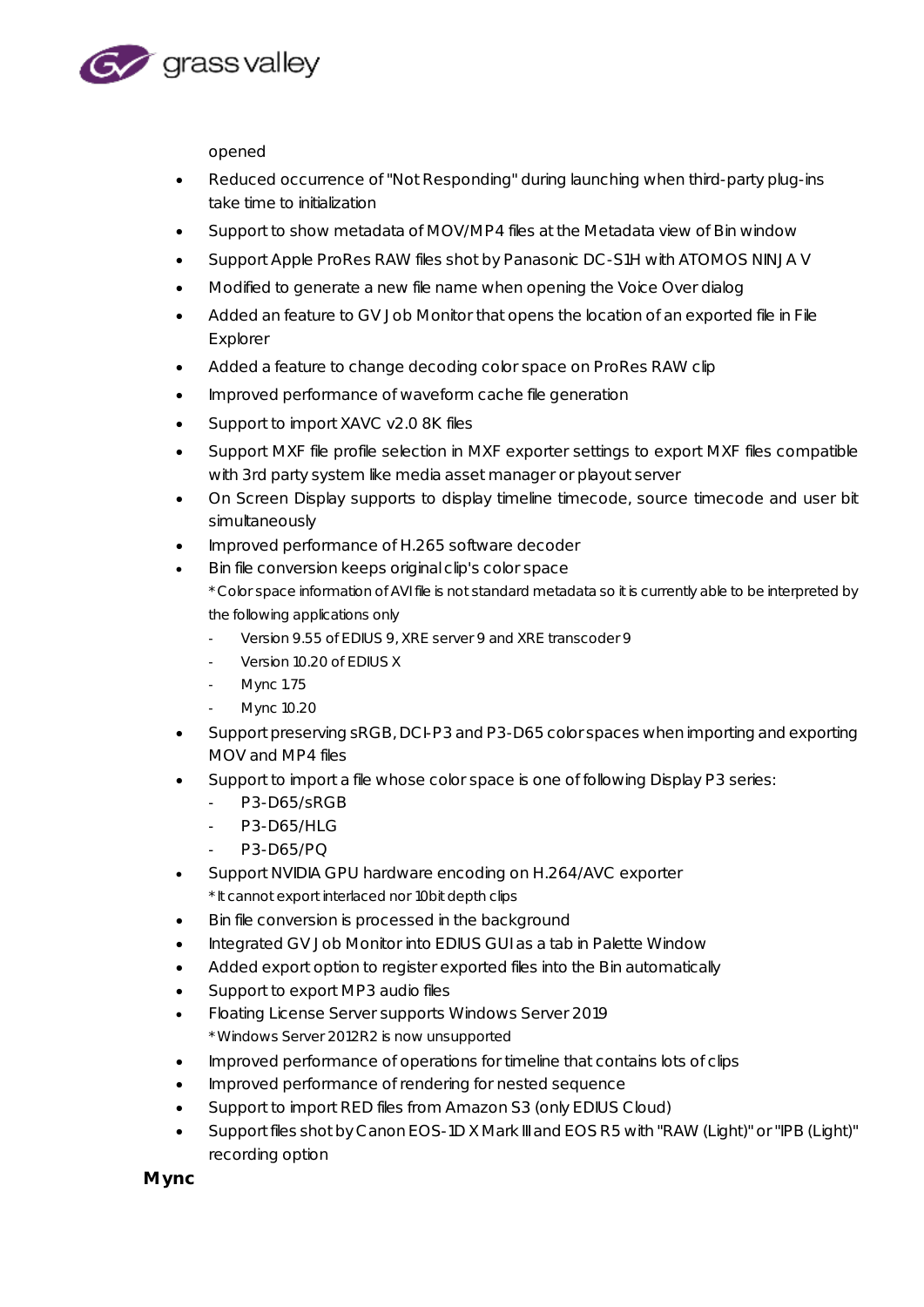

- Support to show metadata of MOV/MP4 files at the Properties pane
- Support Apple ProRes RAW files shot by Panasonic DC-S1H with ATOMOS NINJA V
- Support to import XAVC v2.0 8K files
- Support to hide the Import Settings pane
- Support to display clip timecode on thumbnail view
- Support preserving sRGB, DCI-P3 and P3-D65 color spaces when importing MOV and MP4 files
- Support to import a file whose color space is one of following Display P3 series:
	- P3-D65/sRGB
	- P3-D65/HLG
	- P3-D65/PQ
- Support to export ProRes MOV files and HQX AVI files
- Support files shot by Canon EOS-1D X Mark III and EOS R5 with "RAW (Light)" or "IPB (Light)" recording option

# Update History

*The following issues are fixed or improved in this version:*

### **FDIUS**

- Curve tab is not highlighted in primary color correction (SFDC00767303)
- EDIUS fails to start due to "Failed to communicate with the service" error
- Floating License Server is not updated properly during update installation
- Folder view in the Source Browser is scrolled unexpectedly when a folder is opened
- "Render selected clip/transitions" fails if Audio Bit Depth of the project is set to 32 bit
- If an Icon Folder contains multiple image files with different suffixes, Select Icon dialog only lists images with a single suffix
- Unable to drop XML file of P2, XDCAM or XAVC from Amazon S3 to the timeline or Player (only EDIUS Cloud)
- EDIUS crashes when opening a corrupted MXF file
- Draft Preview reduces image quality of proxy unnecessarily
- EDIUS crashes when opening a certain ProRes RAW file
- If marker list file name contains '.' (period), letters after that character are truncated
- EDIUS exports XAVC file that contains a standard violation
- EDIUS freezes during preview
- Chase Mode (lower Layer) of Motion tracking doesn't work as expected if the clip in the lower track doesn't cover the start position of the clip in the upper track
- EDIUS crashes when loading a certain checked out project (SFDC00764380)
- Blue line indicating a growing clip on the timeline doesn't appear
- Installation of GV License Manager fails if installation of Visual C++ runtimes requires rebooting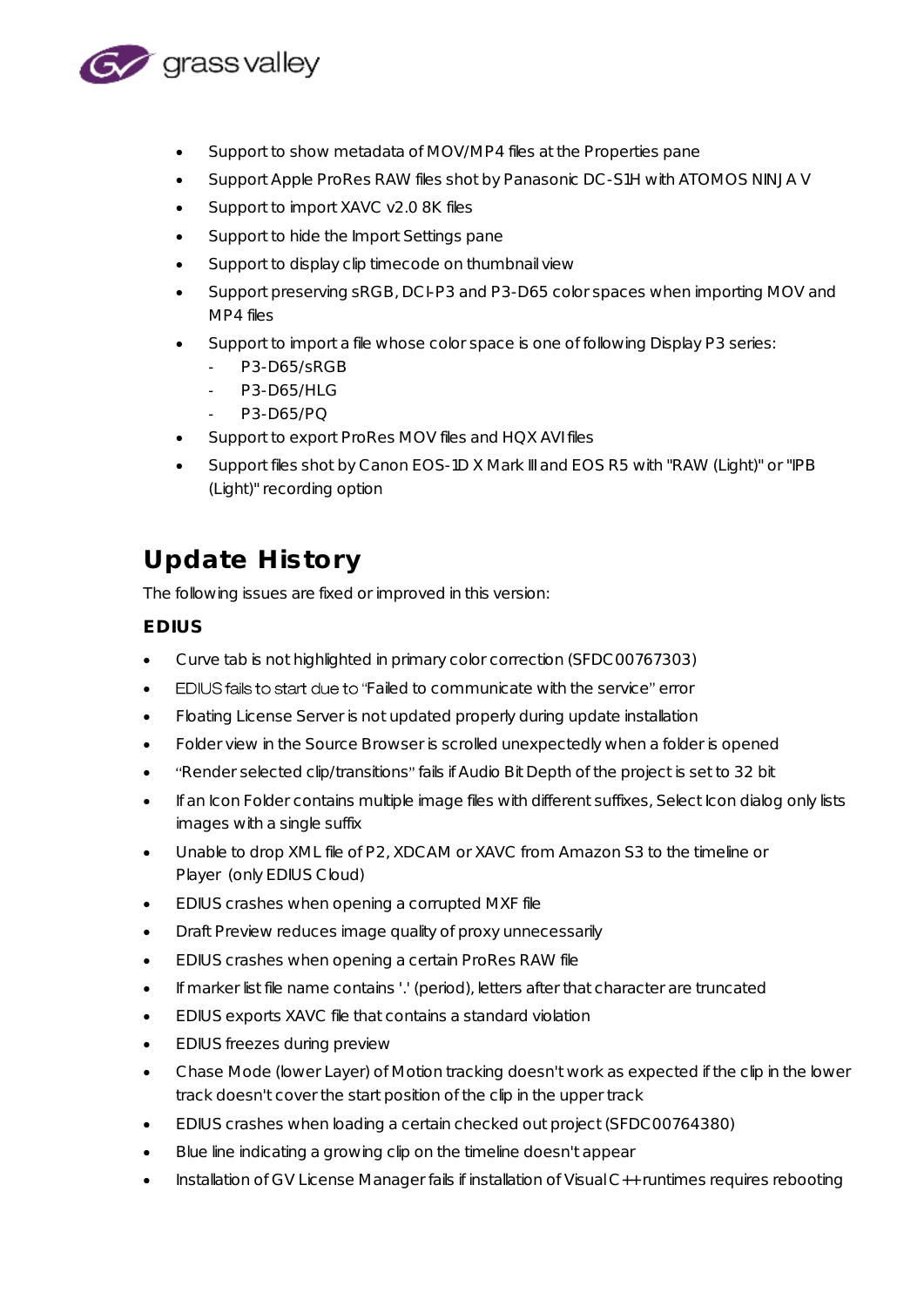

OS

- It takes a long time to open a project that contains lots of Quick Titler clips (SFDC00766300)
- Timeline cursor doesn't move smoothly if Log waveform view is selected (SFDC00764735)
- If In and Out points are pinned to copy timeline clip, pasted clip includes the next frame of Out point (SFDC00777673)
- Stabilizer analysis reruns when opening existing project (SFDC00761495)
- Mask setting dialog is hidden in multiple monitor environment (SFDC00766306)
- Issues with handling RED files
	- Incorrect default value of highlight roll off and it doesn't match camera default of soft
	- Incorrect highlight roll off and tone map metadata if a file is shot with selecting REDWideGamutRGB in camera
- Waveform of a XDCAM clip doesn't appear if the clip is partially transferred from a XDCAM drive
- EDIUS fails to open certain PNG file (SFDC00773749)
- Exported file has unselected audio format if it's exported in batch export (SFDC00771431)
- If MOV or MP4 file whose color space is DCI-P3 is loaded, the gamut is misdetected as BT.709
- EDIUS crashes on Undo
- Connection to the license server fails because timeout is detected too early
- "PCI Bus Busy" error appears after starting playback the timeline (SFDC00769178)
- DNxHR exporter fails if the project color space is neither BT.709 nor BT.2020
- MXF importer doesn't preserve some color spaces
- EDIUS doesn't preserve modified column width of marker palette (SFDC00778776)
- ProRes RAW clip is displayed with inexact color

### Mync

- Issues with handling RED files
	- Incorrect default value of highlight roll off and it doesn't match camera default of soft
	- Incorrect highlight roll off and tone map metadata if a file is shot with selecting REDWideGamutRGB in camera
- Mync crashes when opening a corrupted MXF file
- Mync crashes when opening a certain ProRes RAW file
- Mync fails to open certain PNG file (SFDC00773749)
- If MOV or MP4 file whose color space is DCI-P3 is loaded, the gamut is misdetected as BT.709
- Connection to the license server fails because timeout is detected too early
- MXF importer doesn't preserve some color spaces
- ProRes RAW clip is displayed with inexact color

# Known issues

*This build has these known issues:*